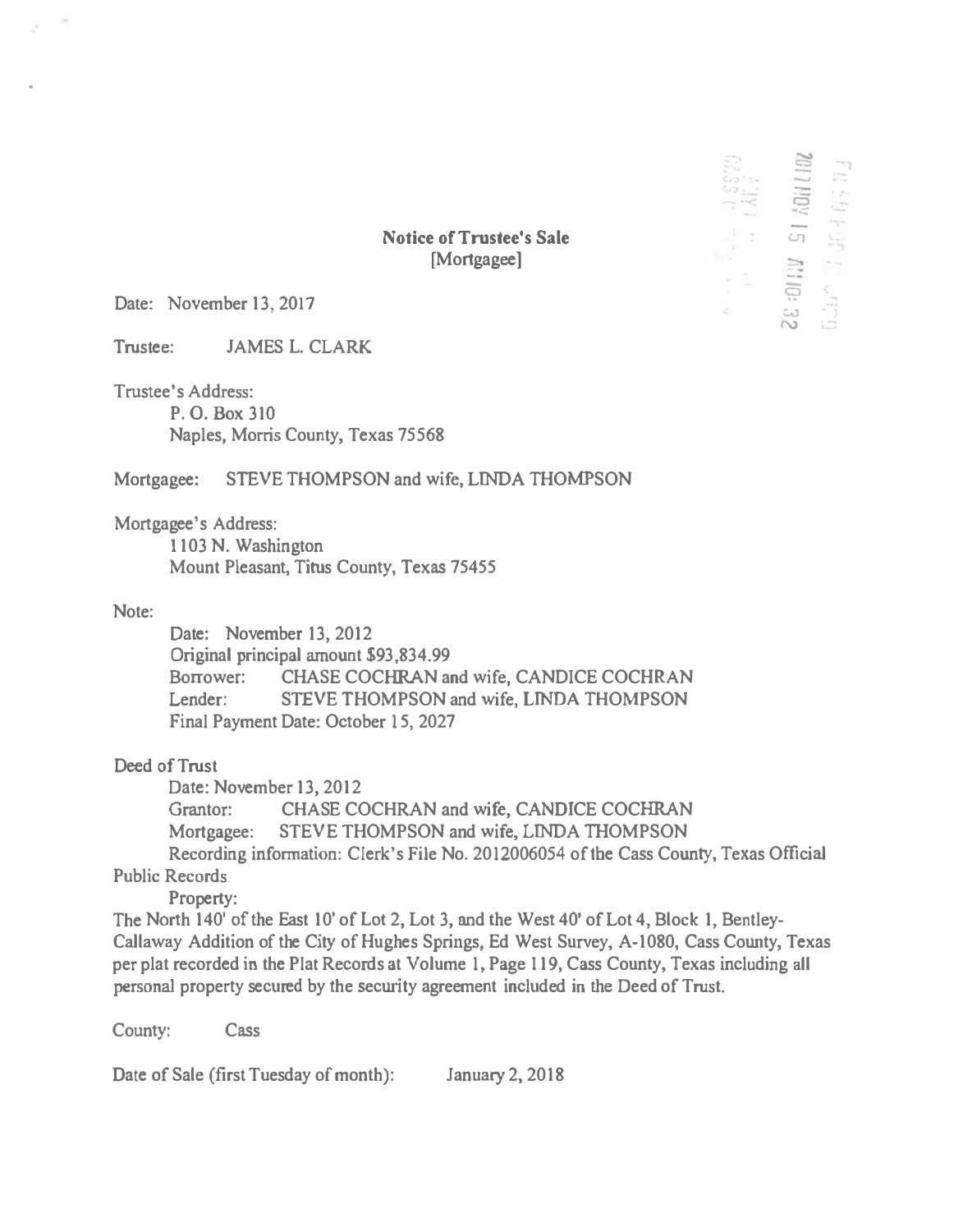Time of Sale: 10:00 A.M.

'

Place of Sale: North Door of Cass County Courthouse, Linden, Texas

ASSERT AND PROTECT YOUR RIGHTS AS A MEMBER OF THE ARMED FORCES OF THE UNITED STATES. IF YOU ARE OR YOUR SPOUSE IS SERVING ON ACTIVE MILITARY DUTY, INCLUDING ACTIVE MILITARY DUTY AS A MEMBER OF THE TEXAS NATIONAL GUARD OR THE NATIONAL GUARD OF ANOTHER STA TE OR AS A MEMBER OF A RESERVE COMPONENT OF THE ARMED FORCES OF THE UNITED STATES, PLEASE SEND WRITTEN NOTICE OF THE ACTIVE DUTY MILITARY SERVICE TO THE SENDER OF THIS NOTICE IMMEDIATELY.

JAMES L. CLARK is Trustee under the Deed of Trust. Mortgagee has instructed Trustee to offer the Property for sale toward the satisfaction of the Note.

Notice is given that on the Date of Sale, Trustee will offer the Property for sale at public auction at the Place of Sale, to the highest bidder for cash, "AS IS". THERE WILL BE NO WARRANTY RELATING TO TITLE, POSSESSION, QUIET ENJOYMENT OR THE LIKE FOR THE PERSONAL PROPERTY IN THIS DISPOSITION. The sale will begin at the Time of Sale, or not later than three hours thereafter. This sale will be conducted subject to the right of rescission contained in section 51.016 of the Texas Property Code.

 $CLARR$ J

THE STATE OF TEXAS<br>COUNTY OF MORRIS **COUNTY OF MORRIS** 

This instrument was acknowledged before me on  $\frac{11}{13}$ , 2017, by JAMES L.<br>CLARK, as Trustee. COUNTY OF MORRIS<br>
This instrument was acknowledged before me on  $11/13$ , 2017, by JAMES<br>
CLARK, as Trustee.<br>
WERE CLARK WERE CLARK Notary Public, State of Texas



**Expires May 27, 2018**  $\mathcal{H}_{\alpha\beta}$  ,  $\mathcal{H}_{\beta\gamma}$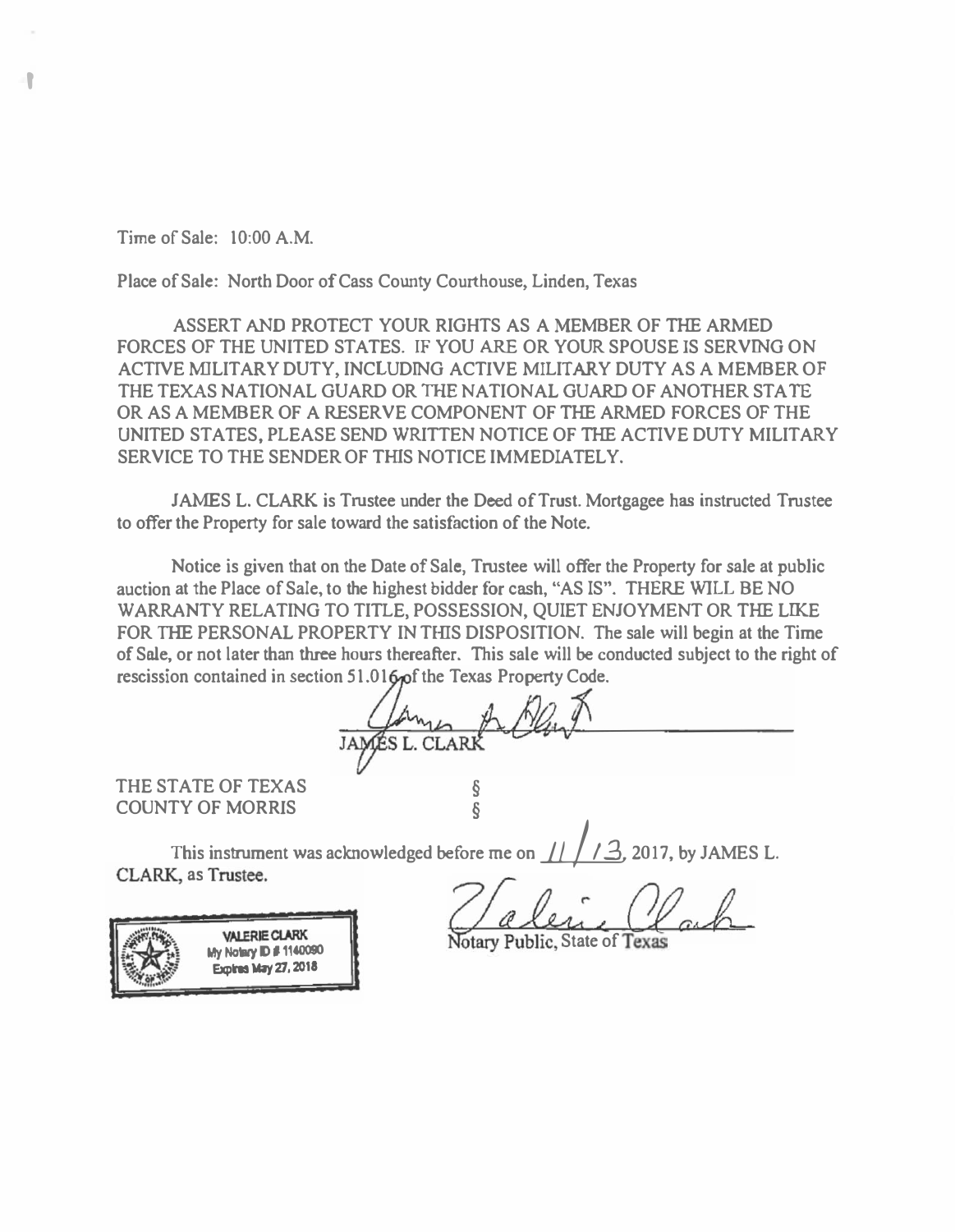## AFFIDAVIT OF GIVING NOTICE TO DEBTOR

STATE OF TEXAS COUNTY OF MORRIS § §

Date: November 13, 2017

Affiant: JAMES L. CLARK

Deed of Trust-Date: November 13, 2012

Grantor: CHASE COCHRAN and wife, CANDICE COCHRAN Mortgagee: STEVE THOMPSON and wife, LINDA THOMPSON Recording information: Clerk's File No. 2012006054 of the Cass County, Texas

Official Public Records

Property:

The North 140' of the East 10' of Lot 2, Lot 3, and the West 40' of Lot 4, Block 1, Bentley-Callaway Addition of the City of Hughes Springs, Ed West Survey, A-1080, Cass County, Texas per plat recorded in the Plat Records at Volume 1, Page 119, Cass County, Texas including all personal property secured by the security agreement included in the Deed of Trust

Note - Date: November 13, 2012 Amount: \$93,834.99 Borrower: CHASE COCHRAN and wife, CANDICE COCHRAN Bolder: STEVE THOMPSON and wife, LINDA THOMPSON Final Payment Date: October 15, 2027

Affiant on oath swears that the following statements are true and are within the personal knowledge of Affiant:

Affiant is the holder of the note secured by the deed of trust.

Default has occurred in the performance of the obligations in the deed of trust.

After such default, Affiant gave to every debtor required by statute proper notice of the default and of the time within which it was required to be cured. The default continued beyond the time within which it was required to be cured.

After such continued default and at least twenty-one (21) days before the resulting Trustee's Sale, Affiant either personally or by agent gave proper notice of the sale to every debtor required by statute, in strict compliance with the provisions of the deed of trust and the requirements of§ 51.002 of the Texas Property Code.